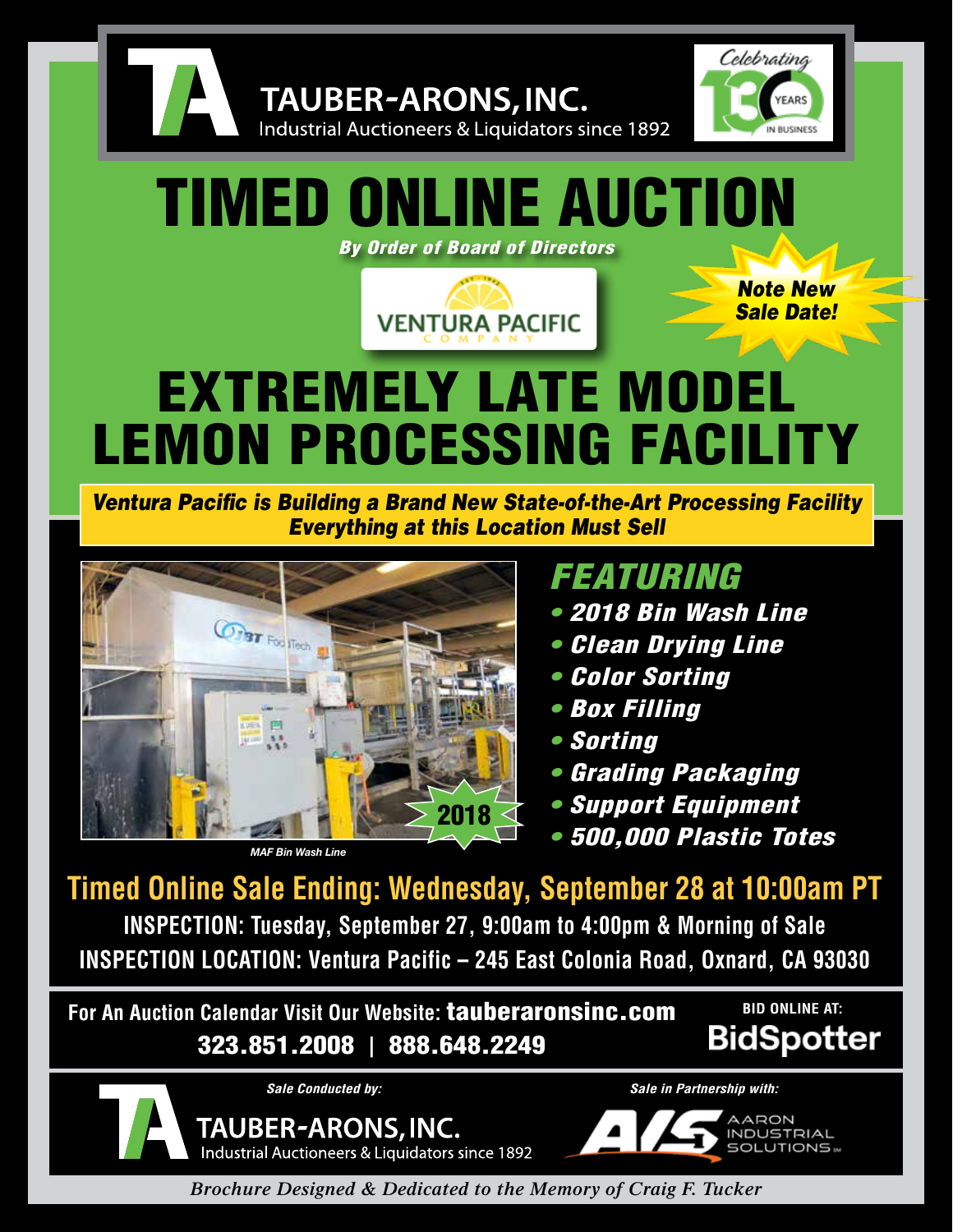## TIMED ONLINE AUCTION: Wednesday, September 28 at 10:00am PT

### LINE ONE – 2018 BIN WASH LINE

**2018 MAF** 7' x 120 Bins Per Hour S.S. Wash Line, w/Bin Lift, Set On, **JBT** Food Tech Bin Washer, Stacker to Set Off Feeding to Drying Line, S/N 853500X



#### *MAF Bin Wash Line*

### CLEAN DRYING LINE TO COLOR SORTER

From Wash Line to 8' x7' Dump Tank, 7' x 15' Roll Conveyor, 5' x 20' Grate Table, Submerged Tank, Roll Elevator, 75 Pin Brush Bed, Flap Conveyor to Color Sorter



*Wash and Dry Lines*

### COLOR SORTING – BOX FILLING

**Sunkist** 14 Lane Color Sorter (UPGRADED SOFTWARE) Feeding to **(12)** Box Filler Conveyors, Bin Filler & Conveyor to Storage



*Partial View of Sunkist 14-Lane Color Sorter (Upgraded Software)*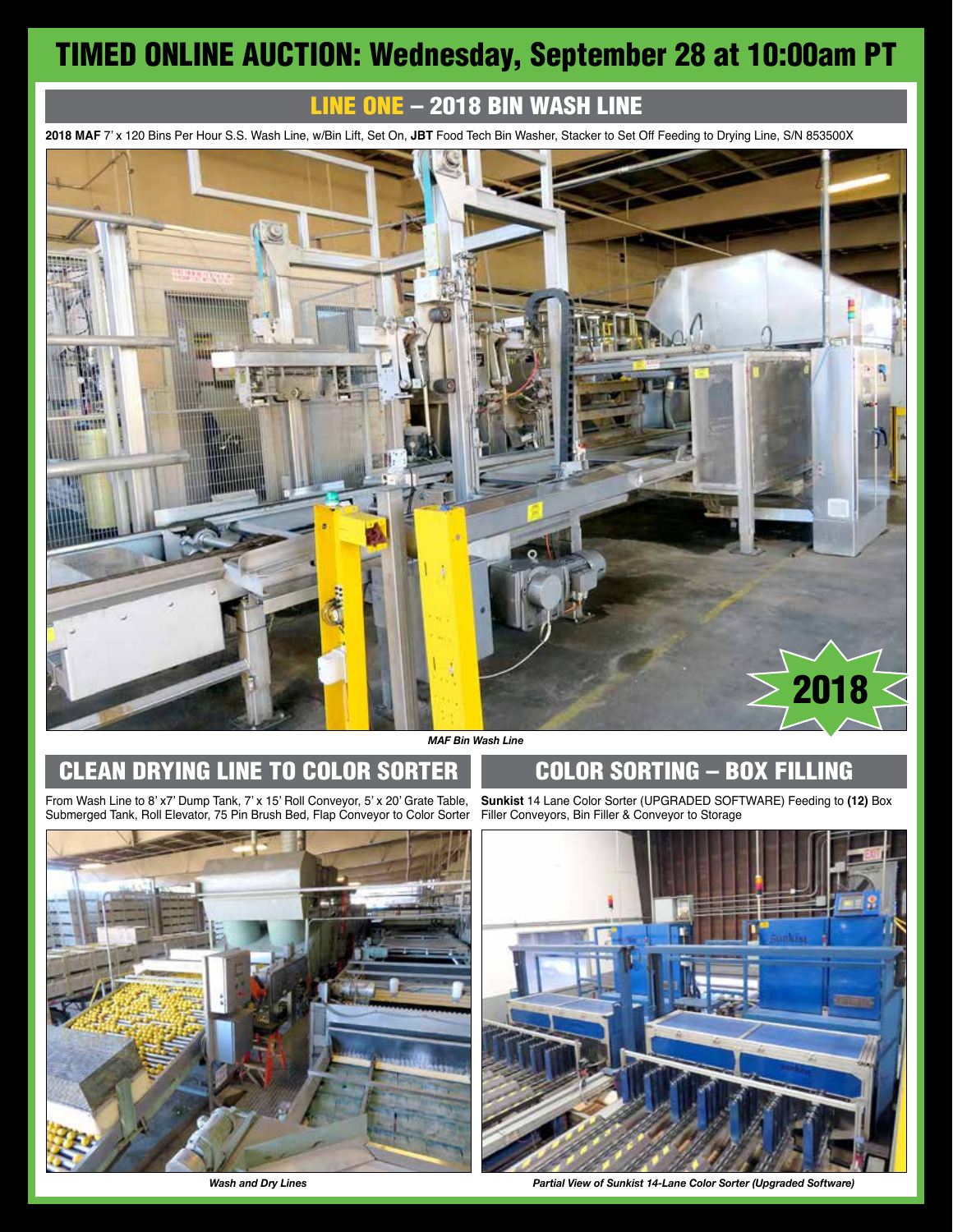## EXTREMELY LATE MODEL LEMON PROCESSING FACILITY

#### LINE TWO – WASH LINE

**2018 JBT** 7' x 18' Brush Fed Pressure Washer, w/Remote Bin Tilt Dump to Push Thru to Rot Lemon Table to Elevator to **JBT** Washer to S.S. Roll Elevator to Dryer



#### *Partial View of JBT Wash Line*

#### BRUSH DRYING

16 Pin Wash Bed to **Resnor** 1.2 MM/BTU Dryer & Conveyor to Sorter



*Partial View of Brush Drying*

SORTING / GRADING / PACKAGING **Sunkist** Mod. G-4, 16 Lane Grader/Sorter, Grade Table, **(2) 2014 MAF Roda**





*Partial View of Sorting / Grading / Packaging*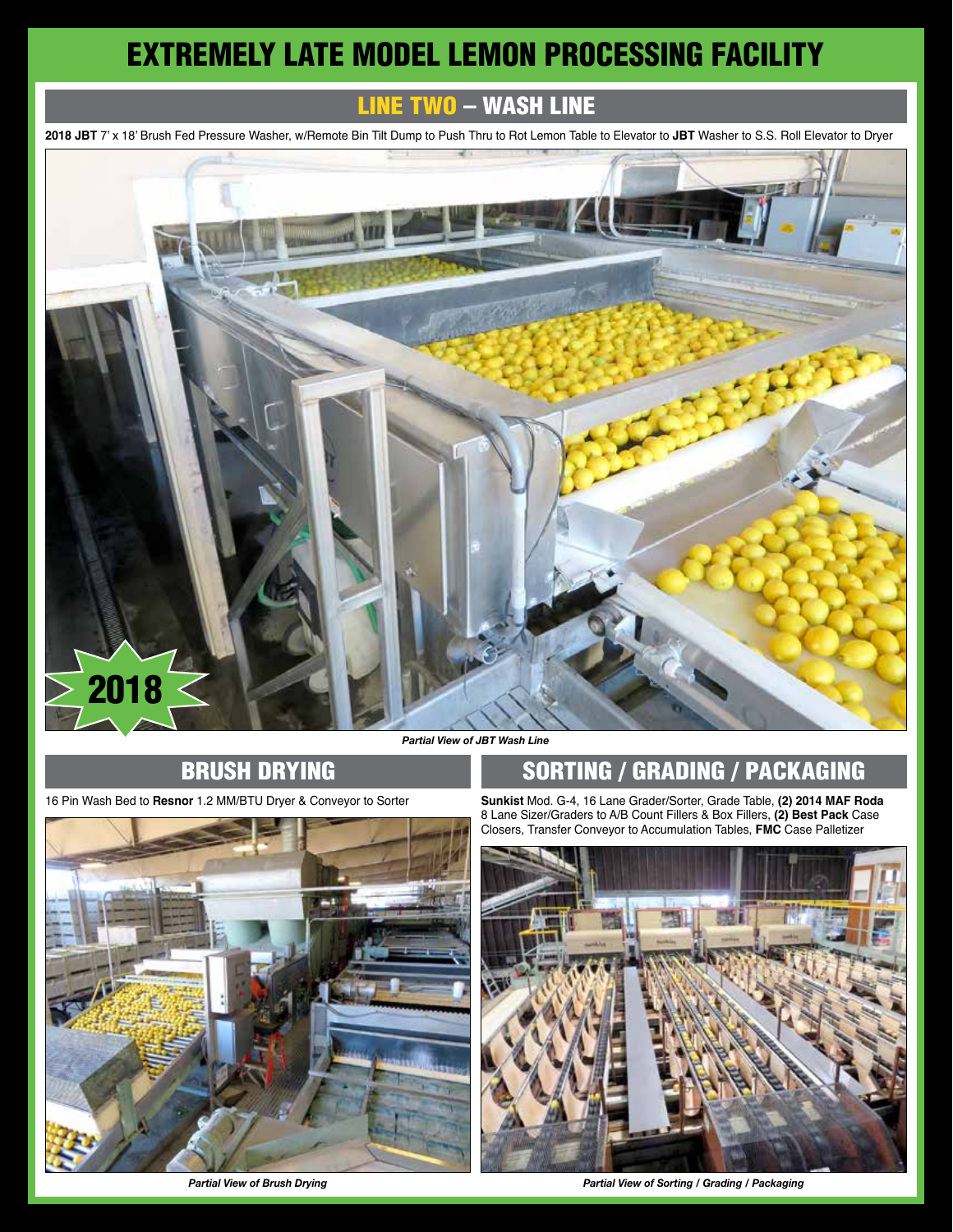### LOCATION: 245 East Colonia Road, Oxnard, CA 93030

#### SUPPORT EQUIPMENT

**(2) 2020** Fox Mod. SFB-2, Pouch Baggers (Approx. 100 Hours Usage) **2020 Fox** Mod. WB3, Dual Wicket Bagger, w/**Kwiklock** (Approx. 100 Hrs), S/N 1061

**Volumpak** Mod. 10,000 Carousel Bagger, w/**(10) MD** Scale Weighers, Accumulation Hopper & Feed Conveyor

**(3) Padlock** Carton Erectors

**(3) Champion** 50 H.P. Rotary Screw Air Compressors

**Le Roi** Compair 20 H.P. Rotary Screw Air Compressor

#### **Speedaire** 25 H.P. Vacuum Pump

**Clayton** Mod. SEC-254-1-1-FME, 250H.P./ 10.9mm BTU Steam Generator, S/N 25572

**Fox** Vertical Hydraulic Bailer

Digital Platform Scales



*Fox Mod. SFB-2, Pouch Baggers*



*Fox Mod. WB3, Dual Wicket Bagger*

### **FORKLIFTS**

**(10) Nissan** 50, 5,000lb. LPG Forklifts, (3), w/Tote Lifts or Clamps

- **(5) Nissan** 3,000lb. Electric Forklifts, w/Chargers
- **(5) Nissan** 2,000lb. Electric Pallet Lifts
- **(3) Sky Jack** Mod. SJM 3226 Electric Scissor Lifts
- **(2)** 26' Flatbed Trailers Hydraulic Pallet Jacks



*View of Forklifts*



(Approximately 500,000) 50 Lb. Lemon Box – HDPE Totes; 26"L x 13"W x 10"T, Solid and Slate Bottom; Material is FDA Compliant HDPE



*Champion Rotary Screw Air Compressor*



*Clayton Steam Generator*



*Partial View of Plastic Totes Sample of Each Tote*